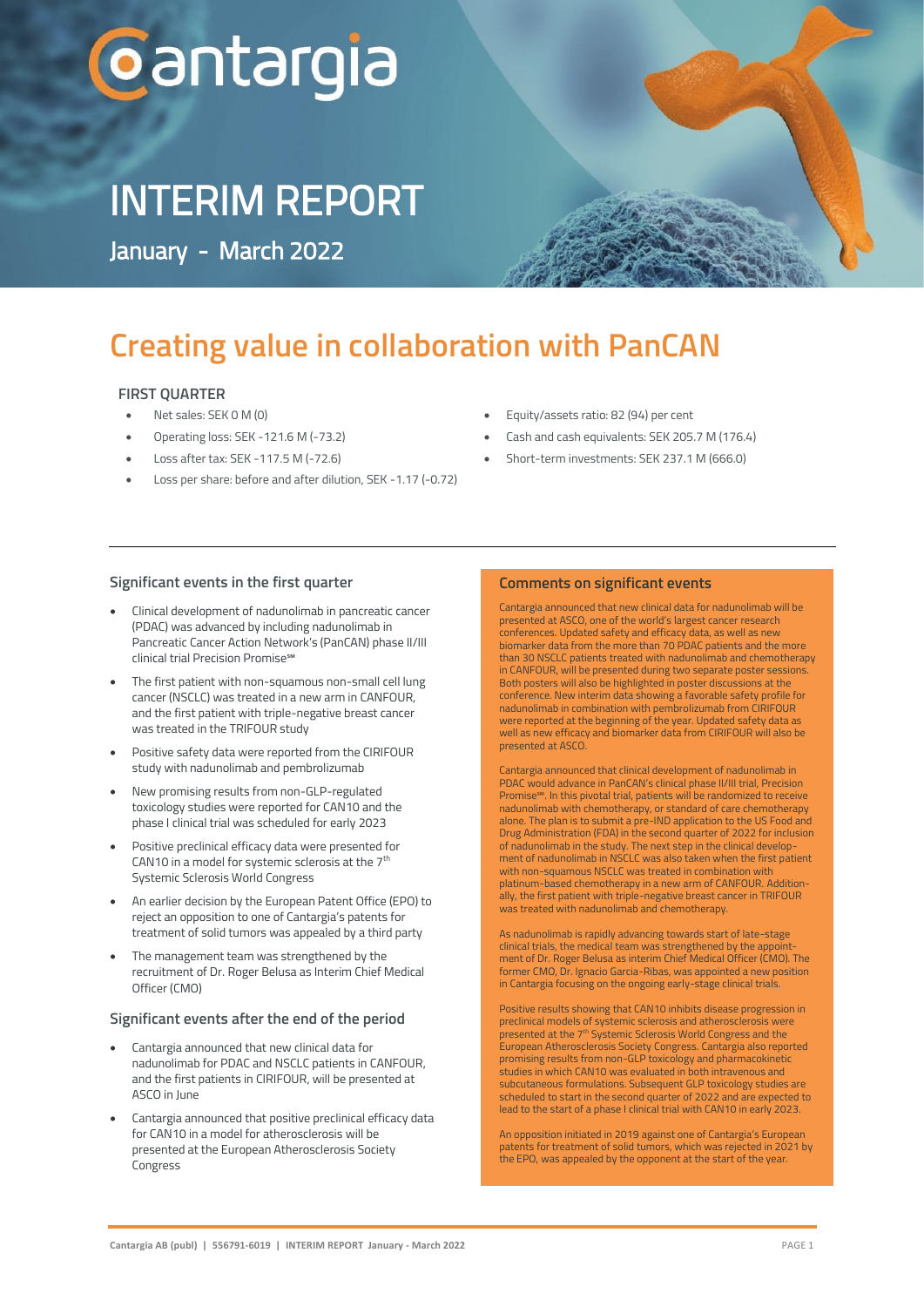### **CHIEF EXECUTIVE'S REVIEW**

**Creating value in collaboration with PanCAN**



In 2021, Cantargia initiated several new activities in the form of clinical trials, and enduring 2022 we will take the next step in our clinical project. An important step was communicated already at the start of January, when we initiated a partnership with the US network PanCAN on their clinical trial Precision Promise℠, a potentially registrational trial in firstline treatment of pancreatic cancer where nadunolimab will be included. Based on our results and in collaboration with leading specialists, PanCAN selected nadunolimab to be included in this trial. This is a great opportunity for Cantargia - PanCAN will contribute financially to the trial and PanCAN's specialists will also be participating in further development stages. Collectively, this will ensure that nadunolimab and Cantargia will attract significant attention that will be valuable both during and after the trial.

Other important development stages relate to Cantargia's two longest-running clinical studies: CANFOUR and CIRIFOUR. In the CANFOUR study, more than 100 patients with pancreatic or lung cancer have received nadunolimab in combination with chemotherapy. Results from the early stages of CANFOUR are very interesting and have been presented previously, but we have now monitored the patients for a much longer period and have also recruited a larger number of patients. We are ready to compile and present new results based on these data, and it is with great pleasure that I can announce that these data have been selected for presentation and discussion at ASCO, a leading cancer research conference, in early June. Results from the smaller, although still important,

CIRIFOUR study will also be presented at ASCO. This will be the first time that results are presented for nadunolimab in combination with the immunotherapy pembrolizumab, a drug which generated global sales of USD 17.2 billion in 2021. CIRIFOUR is primarily designed to document the safety profile of the combination, but our plan is to also present antitumor efficacy and effects on various biomarkers.

In addition to CANFOUR and CIRIFOUR, patients are also being recruited to three additional studies, CAPAFOUR, CESTAFOUR and TRIFOUR, all of which are designed to evaluate nadunolimab with further chemotherapy drugs, or in additional cancer types, compared to those assessed in the CANFOUR study. The aim is to gain a better understanding of which chemotherapy drugs and forms of cancer are best suited for treatment with nadunolimab. This process is important for the purpose of increasing the likelihood that nadunolimab will advance all the way to the market. At present, safety and initial efficacy are being documented in these three studies, but in the autumn we expect to have sufficient data to be able to decide which of these opportunities should be prioritized, in addition to engaging in future activities in pancreatic cancer and lung cancer.

Much of the attention surrounding Cantargia focuses precisely on the development of nadunolimab and the promising data we have presented. However, we are also making great progress in our second project, CAN10. In the first quarter, we presented efficacy data in models of systemic sclerosis, as well as new results from toxicology studies. Taken together, these results support the great potential of the CAN10 project as an effective treatment with few side effects, which may prove important in disease areas with very great medical needs. Systemic sclerosis and myocarditis are two such areas and we are looking forward to the final development stages prior to the launch of a clinical phase I trial early next year.

Overall, Cantargia is in a strong position with many upcoming milestones in our two main projects. With three presentations at the ASCO conference and the attention these presentations will generate, we have a very exciting time ahead of us.

Göran Forsberg CEO, Cantargia AB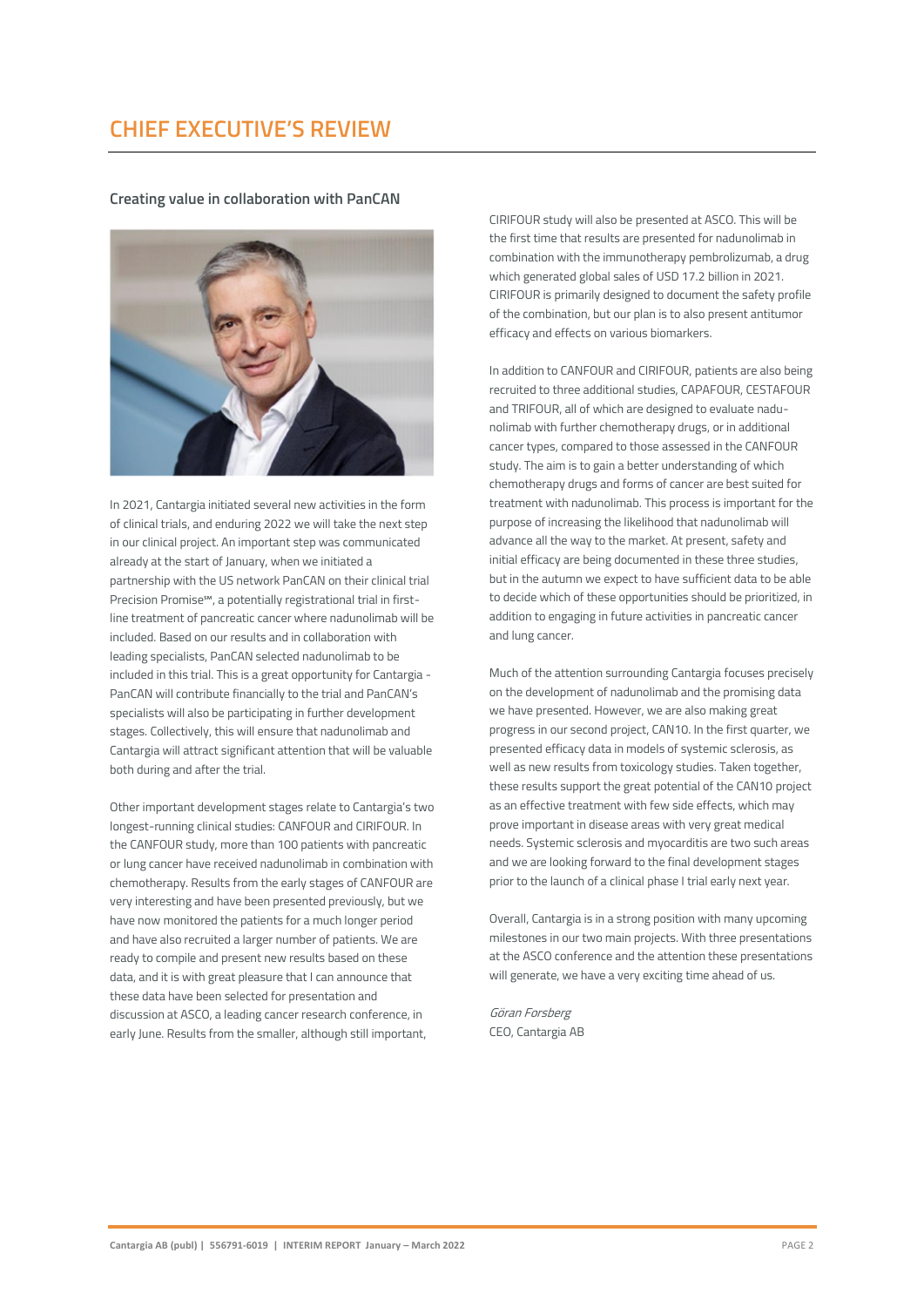### **ABOUT CANTARGIA**

Cantargia is a Swedish biotech company that develops antibody-based treatments for cancer and other lifethreatening diseases. Cantargia's research and development were born out of an important discovery at Lund University where research on leukemic stem cells showed that the IL1RAP molecule is present on the cell surface of immature cancer cells. Further research demonstrated that this molecule is also found on cancer cells from a large number of tumor types. Antibodies targeting IL1RAP can thus potentially be used in the treatment of several types of cancer.

### **Nadunolimab (CAN04)**

The development of Cantargia's first drug candidate, the IL1RAP-binding antibody nadunolimab, has progressed quickly and has demonstrated promising clinical and preclinical data in the treatment of cancer. In addition to targeting cancer cells and stimulating our natural immune system to destroy such cells, nadunolimab also blocks signals which contribute to tumor development and growth. In a large number of tumor diseases, the tumor growth benefits from the so-called interleukin-1 system, which contributes to an environment favorable to tumors. The interleukin-1 system is dependent on IL1RAP for transferring signals to cells and blockade of IL1RAP by nadunolimab prevents this signaling.

In a short period of time, Cantargia has advanced nadunolimab to the clinical phase IIa stage where the current focus is on treatment of non-small cell lung cancer and pancreatic cancer. Promising interim data have been presented from patients receiving nadunolimab in combination with chemotherapy and indicate a stronger efficacy than would be

expected from chemotherapy alone. Currently, the next steps in late-stage clinical development in pancreatic cancer are being prepared as nadunolimab will be included in PanCAN's ongoing adaptive clinical phase II/III trial Precision Promise℠. At the same time, preparations are also ongoing for a randomized study in non-squamous non-small cell lung cancer. Cantargia has more recently also broadened the development to include additional forms of cancer such as triple-negative breast cancer.

#### **CAN10**

IL1RAP is also an interesting target in many diseases outside the field of cancer. In the CAN10 project, Cantargia is developing a new IL1RAP-targeting antibody which has a unique capability of blocking signaling not only by interleukin-1, but also interleukin-33 and interleukin-36. Blockade of all three of these cytokines has great potential in the treatment of several autoimmune and inflammatory diseases. The initial focus is on two severe diseases, systemic sclerosis and myocarditis, where CAN10 has shown very strong preclinical data. CAN10 is currently in late-stage preclinical development and the goal is to initiate the first clinical trial with CAN10 in early 2023.

#### **CANxx**

In the CANxx project, Cantargia is expanding its knowledge of IL1RAP and develops new antibodies that complement nadunolimab and CAN10. The goal is to identify new antibody-based IL1RAP-targeting drugs with properties that differ from those of nadunolimab and CAN10 and are thus specifically designed for the treatment of new diseases.



### **Cantargia's project portfolio**

PDAC - pancreatic cancer; NSCLC - non-small cell lung cancer; TNBC - triple negative breast cancer; ICI - immune checkpoint inhibitor; Pembro - pembrolizumab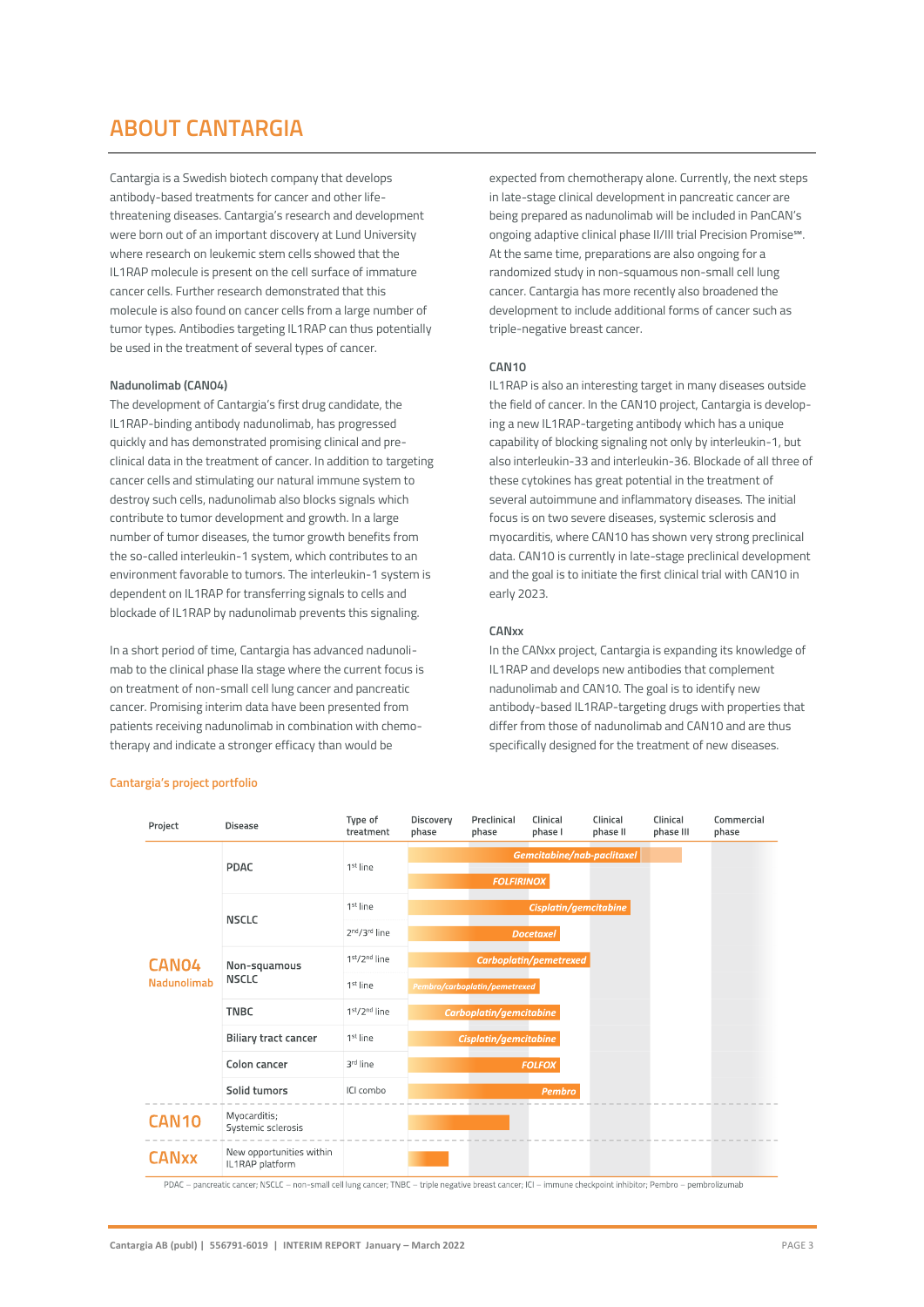#### **Cantargia's clinical studies**

In Cantargia's first clinical study, CANFOUR, nadunolimab is evaluated for treatment of non-small cell lung cancer and pancreatic cancer. CANFOUR is a phase I/IIa study consisting of two parts. While the first part primarily evaluated safety and dosage of monotherapy, the second part, phase IIa, focuses on combination therapy with the standard treatments for non-small cell lung cancer and pancreatic cancer. The phase I results were very encouraging and indicated good safety, as well as effects on key biomarkers.

Moreover, positive interim results from the phase IIa part show clear signals on the efficacy of combination therapy as stronger effects are observed in both lung cancer and pancreatic cancer patients compared to what would be expected from chemotherapy alone. Patients with non-small cell lung cancer showed a response of 48 per cent, resulting in median progression-free survival of 7.2 months, an improvement over historical control data. An even higher response is achieved in patients with the non-squamous subtype of nonsmall cell lung cancer. In patients with pancreatic cancer, durable responses or pseudoprogression are observed, resulting in median progression-free survival of 7.2 months and median overall survival of over 12.7 months.

For pancreatic cancer, patient recruitment to an extension cohort of CANFOUR has recently been completed. The results from these patients will provide a more robust picture of the relationship between dose, efficacy and safety and will be presented at ASCO in the second quarter of 2022. In CANFOUR, additional patients with non-squamous non-small cell lung cancer are being recruited. This is a first step in a focused strategy for late-stage clinical development and

these patients are being prioritized as they are most likely to benefit from treatment with nadunolimab and chemotherapy.

In a further clinical study, CIRIFOUR, nadunolimab is being studied in combination with the immunotherapy pembrolizumab (Keytruda®), where the main purpose is to assess safety. Studies of biomarkers and efficacy are also being conducted. For CIRIFOUR, patient recruitment was recently completed for the initial treatment arm, which included patients with non-small cell lung cancer, head and neck cancer and malignant melanoma, with patients no longer responding to immunotherapy. Interim safety data show that the combination is well-tolerated and efficacy data will be reported at ASCO in the second quarter of 2022. In the next step, CIRIFOUR will be expanded to include an additional combination therapy arm where nadunolimab will be assessed in combination with immunotherapy and platinumbased chemotherapy in patients with non-squamous nonsmall cell lung cancer.

In 2021, further studies were initiated with the aim to broaden the clinical programme for nadunolimab to include additional forms of cancer and combination therapies. One such study is the phase Ib study CAPAFOUR where nadunolimab is evaluated in combination with the FOLFIRINOX chemotherapy regimen in pancreatic cancer. The phase I/II study CESTAFOUR and phase Ib/II study TRIFOUR were also started. In CESTAFOUR, nadunolimab is evaluated in three different forms of cancer: non-small cell lung cancer, biliary tract cancer and colon cancer in combination with standard of care chemotherapies. In TRIFOUR, the focus is on triple-negative breast cancer, where nadunolimab is also evaluated in combination with chemotherapy.

| Study                                 | <b>Disease</b>                            | <b>Combination therapy</b>        | Estimated<br>enrollment | <b>Status</b>                  | <b>NCT</b> number |  |
|---------------------------------------|-------------------------------------------|-----------------------------------|-------------------------|--------------------------------|-------------------|--|
|                                       | <b>NSCLC</b>                              | Cisplatin/gemcitabine             | 33                      | Recruitment completed          |                   |  |
| <b>CANFOUR</b>                        | Non-squamous NSCLC                        | Carboplatin/pemetrexed            | 40                      | Recruiting                     | NCT03267316       |  |
|                                       | <b>PDAC</b>                               | Gemcitabine/nab-paclitaxel        | 76                      | Recruitment completed          |                   |  |
| <b>CIRIFOUR</b>                       | NSCLC, bladder cancer,<br>HNSCC, melanoma | Pembro                            | 15                      | Recruitment completed          | NCT04452214       |  |
|                                       | Non-squamous NSCLC                        | Pembro/carboplatin/<br>pemetrexed | 24                      | Recruitment not yet<br>started |                   |  |
| <b>CAPAFOUR</b>                       | <b>PDAC</b>                               | <b>FOLFIRINOX</b>                 | 30                      | Recruiting                     | NCT04990037       |  |
|                                       | <b>NSCLC</b>                              | Docetaxel                         | 55                      |                                |                   |  |
| <b>CESTAFOUR</b>                      | Biliary tract cancer                      | Cisplatin/gemcitabine             | 55                      | Recruiting                     | NCT05116891       |  |
|                                       | Colon cancer                              | <b>FOLFOX</b>                     | 55                      |                                |                   |  |
| <b>TRIFOUR</b>                        | <b>TNBC</b>                               | Carboplatin/gemcitabine           | 113                     | Recruiting                     | NCT05181462       |  |
| <b>Precision Promise<sup>s™</sup></b> | PDAC                                      | Gemcitabine/nab-paclitaxel        | 175                     | Recruitment not yet<br>started | NCT04229004       |  |

### **Ongoing clinical studies for nadunolimab**

NSCLC - non-small cell lung cancer; PDAC - pancreatic cancer; HNSCC - head and neck cancer; TNBC - triple-negative breast cancer; Pembro - pembrolizumab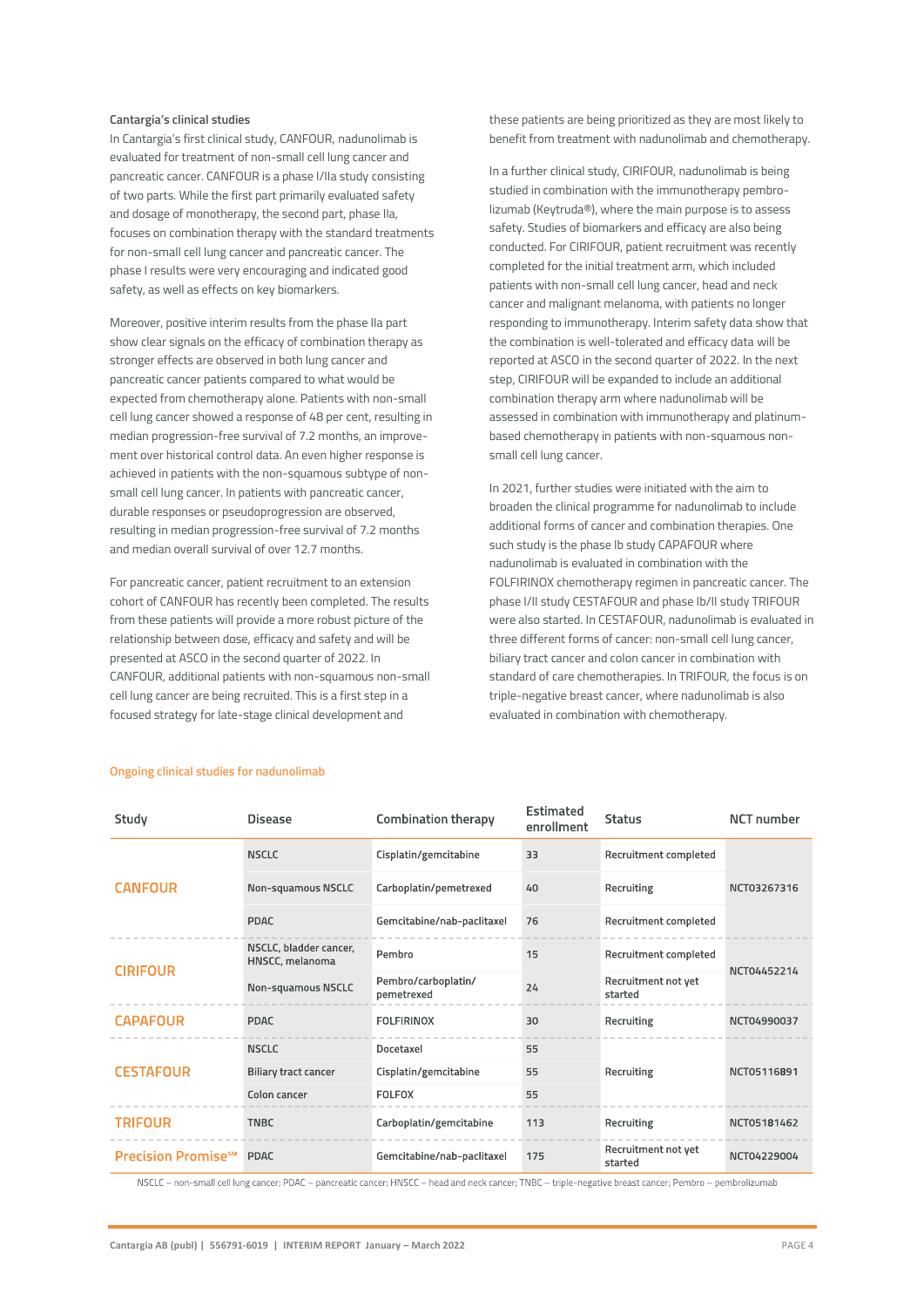### **CANTARGIA OPERATES IN A GROWING MARKET**

Cancer is one of the most common causes of death in the world, accounting for around 20 per cent of deaths in the West. Globally, more than 19 million people are diagnosed with cancer each year and nearly 10 million lose their lives due to cancer-related diseases<sup>1</sup>. Despite significant advances in treatment and diagnosis, there is great need for new treatment methods.

Cantargia initially focused its development of nadunolimab on non-small cell lung cancer and pancreatic cancer. Pancreatic cancer is very difficult to treat and few effective treatments have been developed to date. Lung cancer is the form of cancer that causes the most number of deaths and non-small cell lung cancer is the most common form of the disease.

As IL1RAP, the target molecule of nadunolimab, is found on multiple solid tumors, there is potential to utilize Cantargia's immunooncology platform for treatment of several additional forms of cancer. For this reason, the development of nadunolimab has been broadened to also include additional forms of cancer, including triple-negative breast cancer.

### **The market for lung cancer treatment**

In 2020, around 2.3 million cases of lung cancer were diagnosed globally and more than 1.8 million people died as a result of the disease<sup>1</sup>. Around 85 per cent of all lung cancers are non-small cell lung cancer<sup>2</sup>, which is subdivided into the squamous and non-squamous subgroups, where the latter is the largest and corresponds to 70-80 per cent of all cases<sup>3</sup>. In the United States, the number of people diagnosed with lung cancer has declined by approximately 27 per cent over the past 20 years, while the number of people diagnosed with this disease is increasing in countries such as China and India, and in European countries such as Hungary, Denmark and Serbia.

Sales of drugs for non-small cell lung cancer totalled USD 20 billion in 2020 and are projected to increase to USD 45 billion by 2027<sup>4</sup>. Sales are driven mainly by increasing use of various antibody-based immunotherapies. Another important factor driving the growth of the global market is the increasing incidence of lung cancer in many countries, as mentioned above.

### **The market for pancreatic cancer treatment**

Globally, approximately 495,000 new cases of pancreatic cancer were diagnosed in 2020. In the same year, 466,000 people died from the disease<sup>2</sup>. In the United States, the number of people diagnosed with the disease has increased by nearly 13 per cent over the past 20 years and pancreatic cancer is today the third most common cause of cancerrelated deaths in the United States<sup>5</sup>. Pancreatic cancer is difficult to diagnose, and for this reason, it is also difficult to treat as it is often well advanced by the time it is discovered.

Pancreatic cancer treatment was valued at approximately USD 2.4 billion in the eight largest markets in 2021 and is expected to grow to approximately USD 4.2 billion by 2026<sup>6</sup>. This corresponds to an annual growth rate of just over 8 per cent during these years. The growth in this market is mainly caused by an increasing number of cancer cases. The number of people diagnosed with pancreatic cancer is estimated to increase by 70 per cent by 2040<sup>2</sup>. The increase in the number of cases is in turn caused by an aging population and the increasing incidence of diabetes, which are both risk factors for developing pancreatic cancer. Improved diagnostics are another factor that contributes to the expected market growth as these increase the likelihood of discovering pancreatic cancer at an earlier stage, thus enabling treatment.



#### **Number of new cancer cases in the US per 100,000 inhabitants**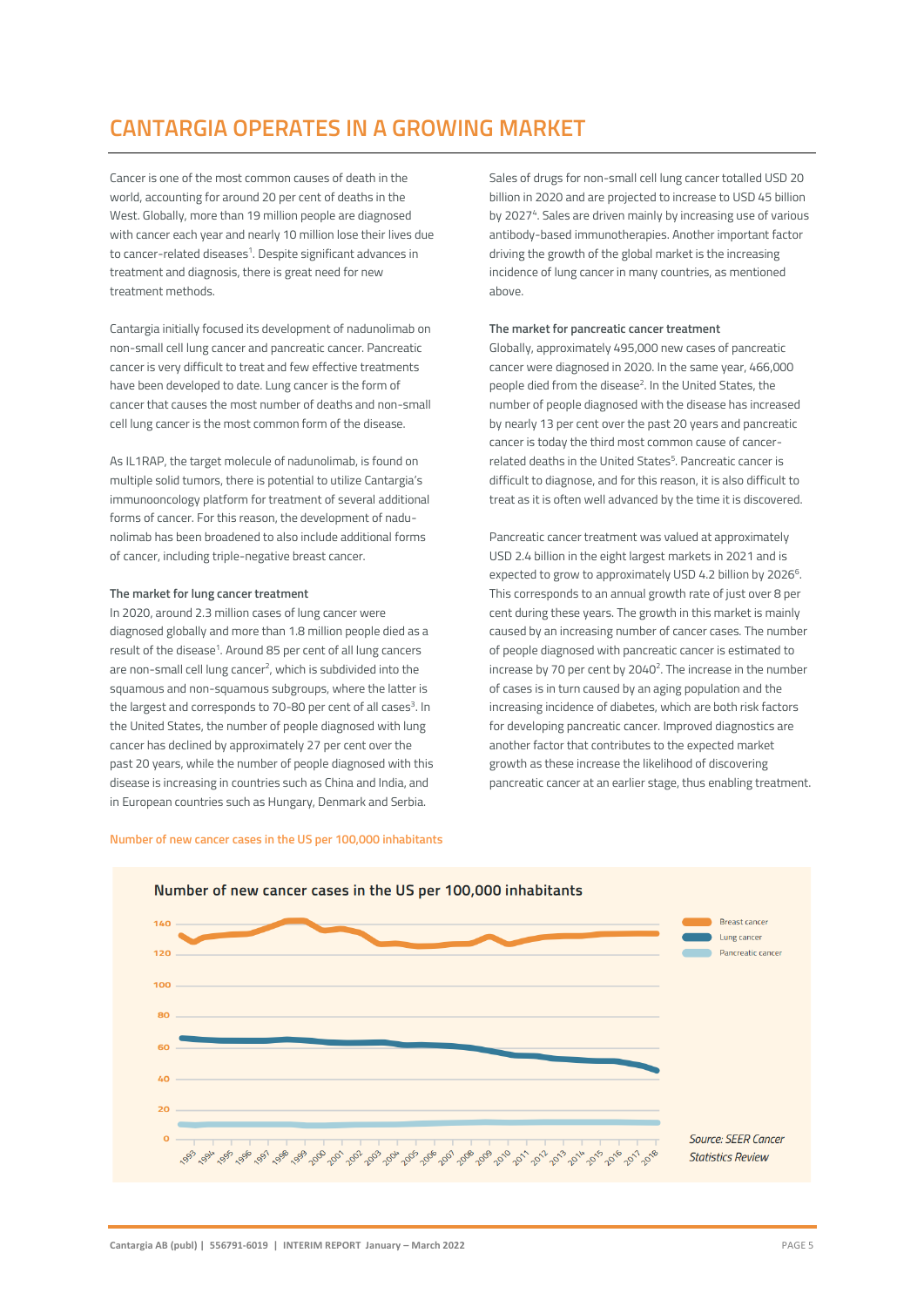### **The market for breast cancer**

Breast cancer is currently the most common form of cancer. In 2020, approximately 2.3 million new cases were reported, and approximately 685,000 women died from the disease<sup>2</sup>. In 2040, around 3.2 million women are expected to be diagnosed with the disease and just over one million will die as a consequence of the disease. The risk of developing breast cancer increases with age up to the age of 70. In the United States, the median age for developing breast cancer is 62 years<sup>7</sup>. According to a study conducted on American women, increases in BMI and the fact that women on average give birth to fewer children, are likely to contribute to the increase in cases in the United States between 1980 and 2018<sup>8</sup>.

The global market for breast cancer treatment amounted to approximately USD 15 billion in 2021 and is expected to increase to USD 20 billion by 2025, corresponding to an annual growth rate of approximately 13 per cent<sup>9</sup>. The market growth is primarily caused by an increased incidence of the disease, but also the need for preventive measures and early treatment. Market growth is also expected to be driven by the launch of new drugs.

Approximately 10-15 per cent of breast cancer cases are triple-negative breast cancer. The market for the treatment of triple-negative breast cancer is expected to be worth over USD 820 million by 2027 following an annual growth rate of approximately 4.5 per cent between 2020 and 2027<sup>10</sup>.

#### **The market for systemic sclerosis and myocarditis**

In Cantargia's second project, CAN10, the objective is to develop a novel IL1RAP-binding antibody primarily for the treatment of systemic sclerosis and myocarditis. Systemic sclerosis is a chronic autoimmune disease that is mainly

characterized by inflammation and fibrosis of the skin and subcutaneous tissue, as well as blood vessels and internal organs such as the lungs, heart, and kidneys. Systemic sclerosis is a complex, heterogeneous disease that can occur with a variety of clinical manifestations ranging from minor to life-threatening.

The estimated annual incidence of systemic sclerosis is approximately 1.4 per 100,000 according to a new systematic review<sup>11</sup>. The main cause of death in patients with systemic sclerosis is interstitial lung disease and the medical need is particularly high in these patients. The worth of the pharmaceutical market for systemic sclerosis was estimated to approximately USD 500 million in 2020 and is expected to grow to USD 1.8 billion by 2030 in the seven major markets $^{12}$ . This corresponds to an average annual growth rate of 14 per cent.

Myocarditis is characterized by inflammation of the muscular tissues of the heart (myocardium) arising from, for example, various types of infections. Regardless of its etiology, myocarditis is characterized by initial acute inflammation that can progress to subacute and chronic stages, resulting in tissue remodelling, fibrosis, and loss of myocardium architecture and contractile function. The estimated incidence of myocarditis is about 22 per 100,000  $(1.7 \text{ million})^{13}$ , and globally the disease accounts for about 0.6 deaths per 100,000 (46,400) annually<sup>14</sup>. The medical need is high for subgroups of patients with fulminant myocarditis (acute disease) and dilated cardiomyopathy (chronic disease), where mortality is very high in certain immune subtypes. For these patients, heart transplantation is currently the only definitive treatment.

#### <sup>1</sup>Globocan 2020

<sup>2</sup>https://www.lungcancer.org/find\_information/publications/163-lung\_cancer\_101/268-types\_and\_staging

<sup>4</sup>Reportlinker, Global Non-Small Cell Lung Cancer (NSCLC) Therapeutics Industry

<sup>11</sup>Bairkdar, Rossides, Westerlind, Hesselstrand, Arkema, Holmqvist, Incidence and prevalence of systemic sclerosis globally:

A comprehensive systematic review and meta-analysis, Rheumatology 2021:7

14Lancet. 2018;392:1736-88

<sup>3</sup>Paz-Ares et al, N Engl J Med 2018; 379:2040-2051

<sup>5</sup>American Cancer Society, Cancer Facts & Figures 2021

<sup>6</sup>Reportlinker.com, Pancreatic Cancer Treatment Market Research Report - Global Forecast to 2026

<sup>7</sup>American Cancer Society

<sup>&</sup>lt;sup>8</sup>Pfeiffer RM, Webb-Vargas Y, Wheeler W, Gail MH. Proportion of U.S. Trends in Breast Cancer Incidence Attributable to Long-term Changes in Risk Factor Distributions. Cancer Epidemiol Biomarkers Prev. 2018;1:1

<sup>9</sup>Research and Markets, Breast Cancer Drugs Global Market Report 2021

<sup>10</sup>FutureWise, Triple Negative Breast Cancer Treatment Market By Drug Type, 2020-2027

<sup>12</sup>GlobalData, Systemic Sclerosis: Global Drug Forecast and Market Analysis to 2030

<sup>13</sup>J Am Coll Cardiol. 2016 Nov 29;68(21):2348-2364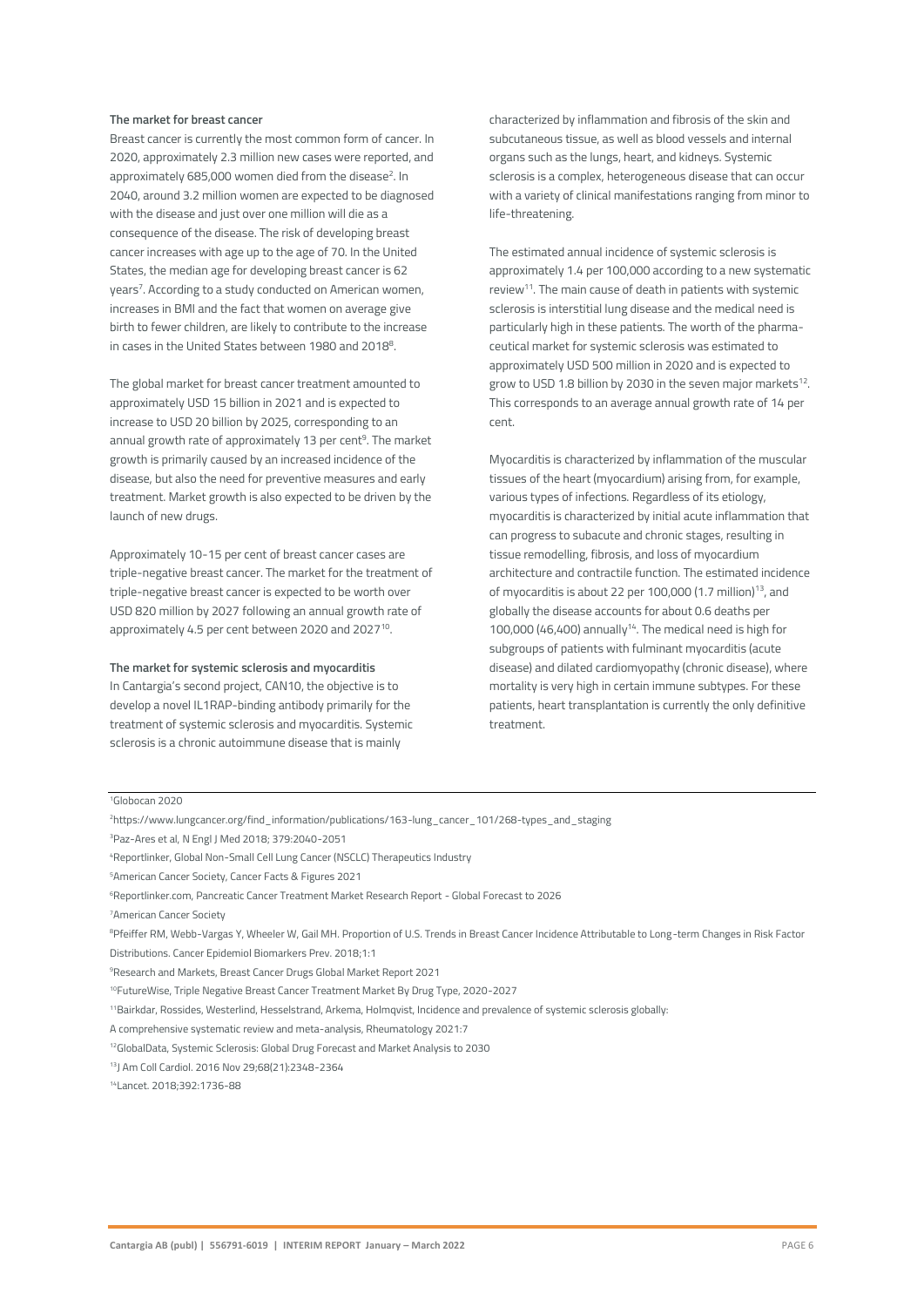### **FINANCIAL INFORMATION**

### **Revenue**

The company's revenue amounted to SEK 0.0 M (0.0).

### **Operating expenses/operating loss**

Research and development costs totalled SEK 116.5 M (69.0) in the first quarter. The change compared to the previous year is primarily related to Cantargia's main project, CAN04, and the expansion of the clinical programme with the CIRIFOUR, CAPAFOUR, CESTAFOUR, TRIFOUR, and Precision Promise<sup>SM</sup>. studies. Investments in production development (CMC) and preclinical studies for CAN10 also increased.

Administrative expenses amounted to SEK 4.1 M (3.4).

Other operating expenses, which mainly comprise foreign exchange differences on trade payables, were SEK 1.0 M (0.8). Other operating expenses are mainly related to changes in the value of the Swedish krona against EUR.

The operating loss was SEK -121.6 M (-73.2).

#### **Net financial income/expense**

Net financial income/expense consists substantially of foreign exchange differences on the company's currency accounts and interest earned on short-term investments in fixed-rate accounts. Net financial income was SEK 4.1 M (0.6).

### **Earnings**

Cantargia's loss before tax, which is the same as the loss for the period, was SEK -117.5 M (-72.6).

### **Cash flow and investments**

Cash flow from operating activities was SEK -120.7 M (-61.2). As part of cash flow from operating activities, changes in working capital were SEK -1.9 M (10.5).

Cash flow from investing activities was SEK 75.0 M (-456.1). Cash flow from investing activities refers essentially to the reallocation of other short-term investments in fixed-rate accounts and fixed income funds.

Cash flow from financing activities was SEK 0.0 M (0.0).

The total change in cash and cash equivalents was SEK -45.7 M (517.2).

### **Financial position**

The company's cash and cash equivalents, which consist of cash and demand deposits with banks and other credit institutions, were SEK 205.7 M (176.4) at the balance sheet date. In addition to cash and cash equivalents, the company had short-term investments with banks and in fixed income funds of SEK 237.1 M (666.0). Total available funds, bank deposits and short-term investments amounted to SEK 442.8 M (842.4).

Cantargia's equity/assets ratio at 31 March 2022 was 82 (94) per cent and equity was SEK 417.2 M (821.4).

At the end of the period, total assets amounted to SEK 509.5 M (876.2).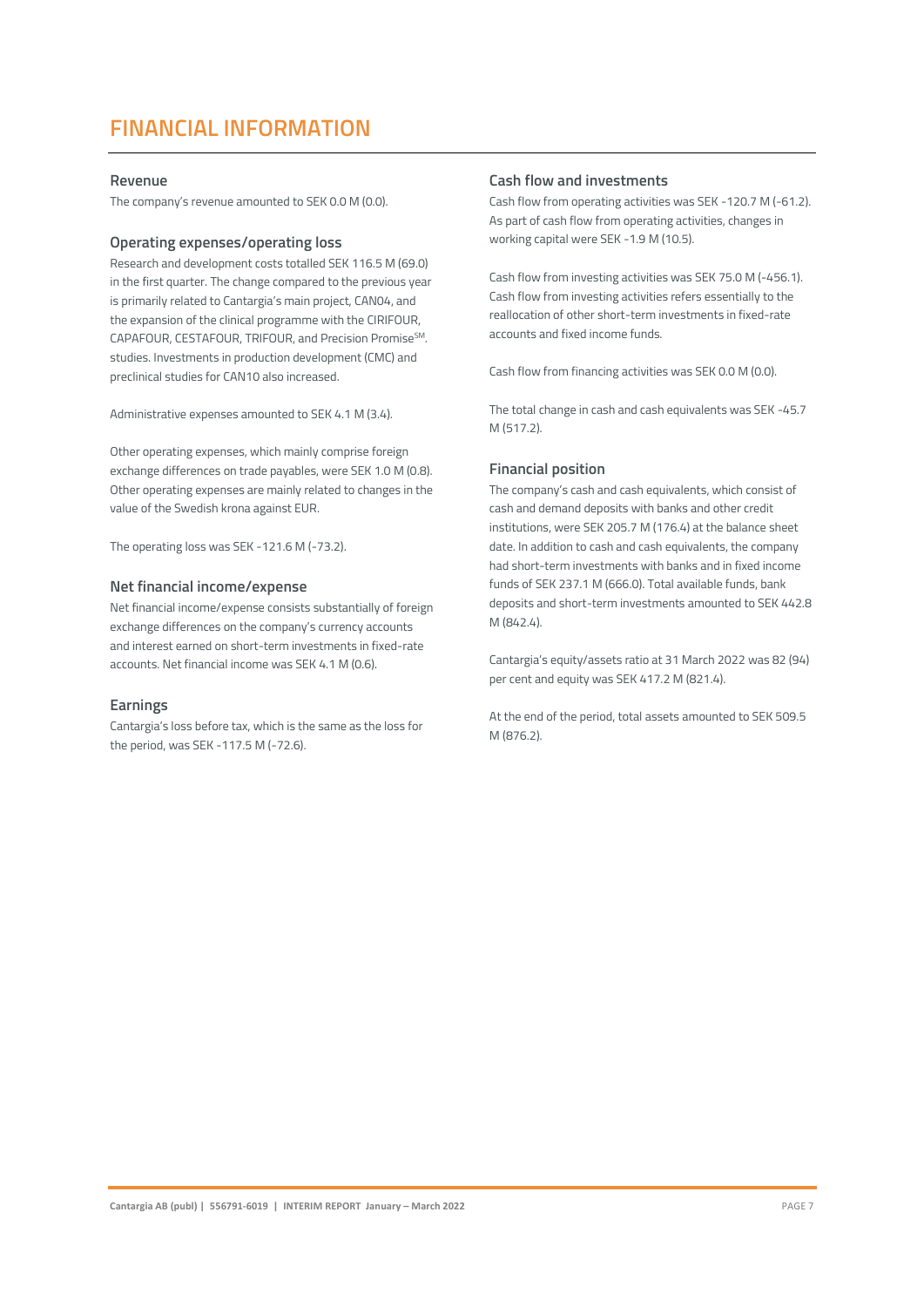### **SHAREHOLDER INFORMATION**

### **Share information**

As of 25 September 2018, Cantargia's shares have been listed on the main list of Nasdaq Stockholm, under the stock symbol

"CANTA". On 31 March 2022, the number of shares was 100,192,737 (100,192,737).

### **Share price performance in 2022**

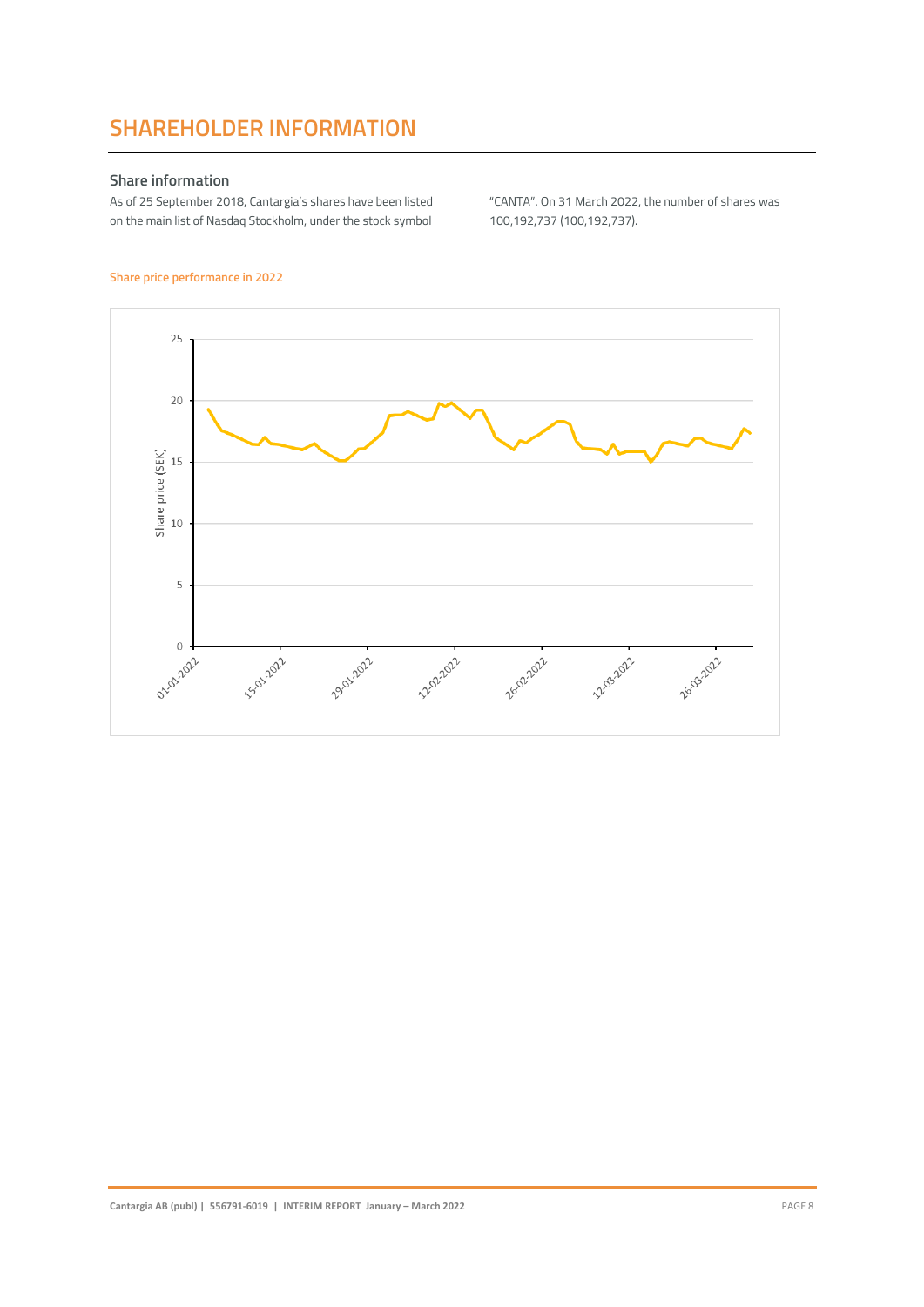### **Ownership distribution, 31 March 2022**

|                                         | Number of   | Capital/Votes |
|-----------------------------------------|-------------|---------------|
| Owner                                   | shares      | (%)           |
| Fjärde AP-fonden                        | 8846347     | 8,8%          |
| Swedbank Robur Fonder                   | 8783208     | 8,8%          |
| Alecta Pensionsförsäkring, Ömsesidigt   | 7406296     | 7,4%          |
| Six Sis AG                              | 7027319     | 7,0%          |
| Första AP-fonden                        | 6324244     | 6,3%          |
| Försäkringsaktiebolaget, Avanza Pension | 5633903     | 5,6%          |
| SEB AB, Luxemburg Branch                | 3419007     | 3,4%          |
| Unionen                                 | 2000000     | 2,0%          |
| Handelsbanken fonder                    | 1372137     | 1,4%          |
| Andra AP-fonden                         | 1321268     | 1,3%          |
| Other                                   | 48 059 008  | 48,0%         |
| <b>Total</b>                            | 100 192 737 | 100,0%        |

### **Ownership distribution by size class, 31 March 2022**

|                 | Number of    | Number of     | Capital/Votes | <b>Market Cap</b> |
|-----------------|--------------|---------------|---------------|-------------------|
| Holding         | shareholders | shares        | $(\%)$        | (kSEK)            |
| $1 - 500$       | 6587         | 968075        | 1,0%          | 16835             |
| $501 - 1000$    | 1458         | 1 172 802     | 1,2%          | 20 3 95           |
| $1001 - 5000$   | 2 3 6 0      | 5686636       | 5,7%          | 98891             |
| $5001 - 10000$  | 538          | 3995870       | 4,0%          | 69488             |
| 10 001 - 15 000 | 206          | 2610402       | 2,6%          | 45 395            |
| 15 001 - 20 000 | 125          | 2 2 2 0 3 3 0 | 2,2%          | 38612             |
| $20001 -$       | 337          | 83 538 622    | 83,4%         | 1452737           |
| <b>Total</b>    | 11611        | 100 192 737   | 100,0%        | 1742353           |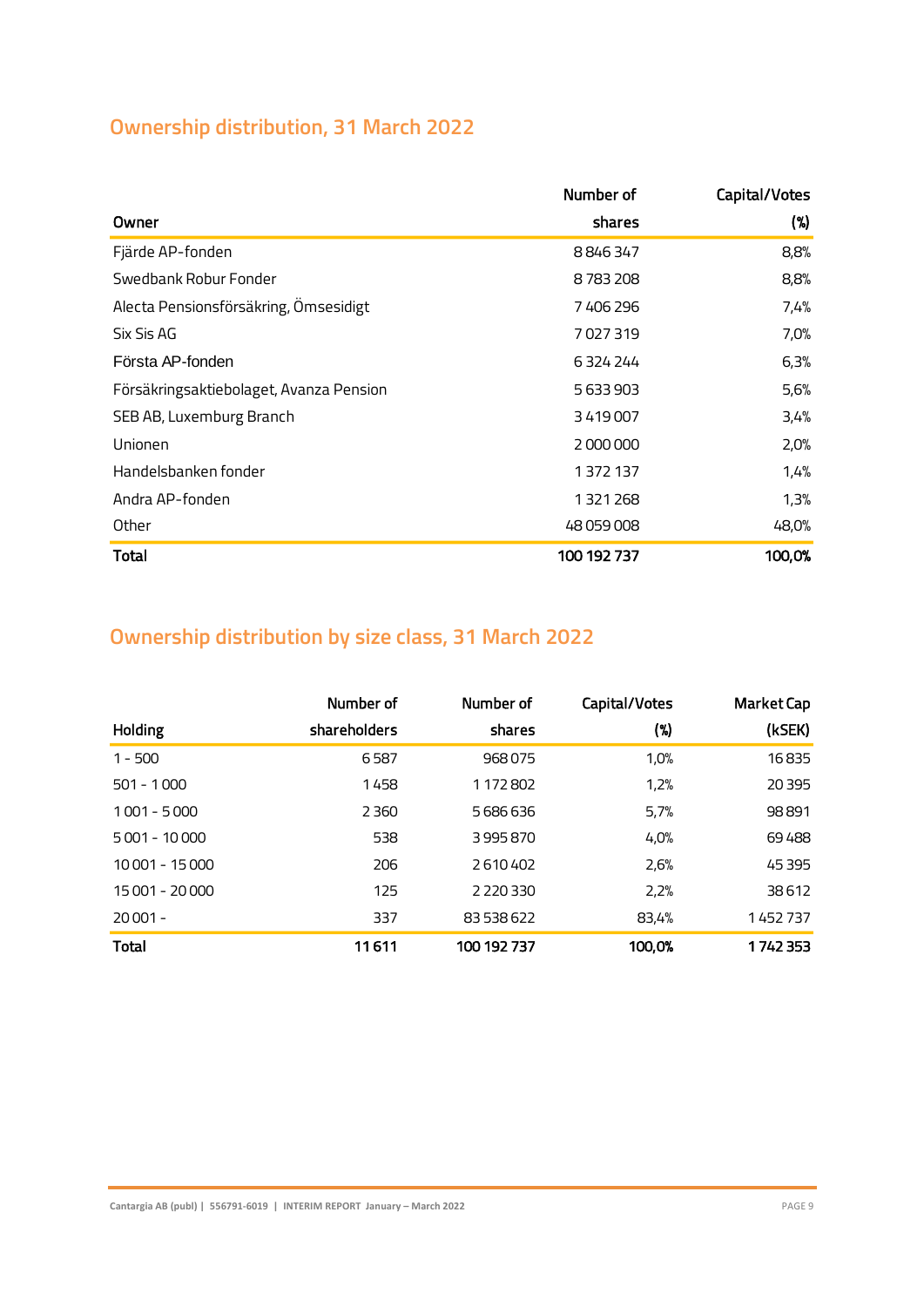### **OTHER INFORMATION**

### **Employees**

The average number of employees during the period January to March 2022 was 28 (19), of whom 17 (12) were women. Cantargia operates to a large extent through external partners.

### **Financial calendar**

- Interim report April-June, 18 August 2022
- Interim report July-September, 10 November 2022
- Year-end report 2022, 23 February 2023

### **Annual General Meeting 2022**

The Annual General Meeting of Cantargia will be held at Ideon Gateway, Scheelevägen 27 in Lund on 23 May, 2022, at 4 p.m.

### **Review by auditors**

The interim report has not been reviewed by Cantargia's auditors.

### **Contact**

Göran Forsberg, CEO of Cantargia AB Telephone: +46 (0)46-275 62 60 E-mail: goran.forsberg@cantargia.com

Interim reports and the annual report are available at www.cantargia.com.

Lund, 23 May 2022

Göran Forsberg CEO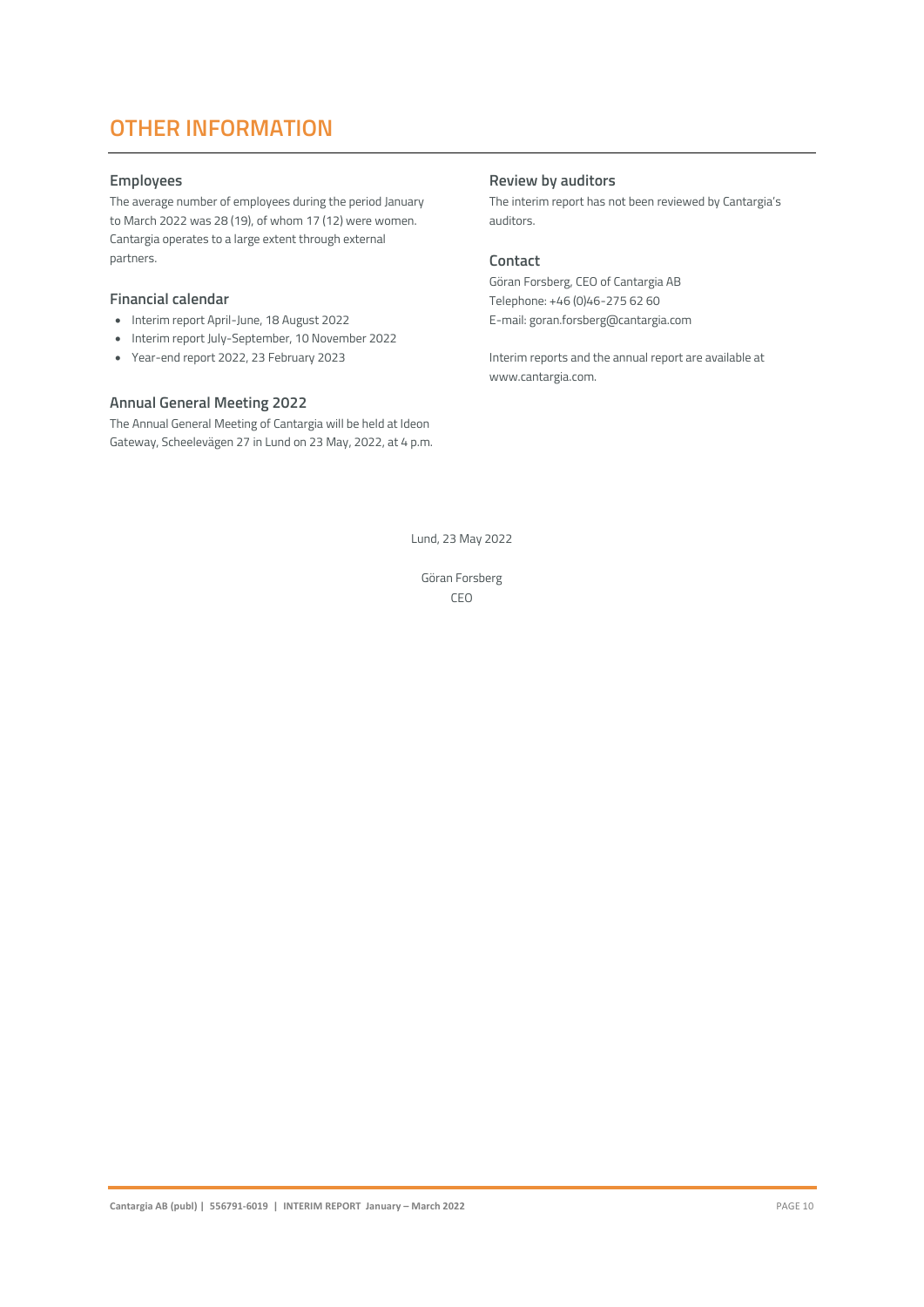### **STATEMENT OF COMPREHENSIVE INCOME**

|                                                          | 2022      | 2021     | 2021      |
|----------------------------------------------------------|-----------|----------|-----------|
| <b>SEK thousand</b><br><b>Note</b>                       | Jan-Mar   | Jan-Mar  | Jan-Dec   |
| Operating income                                         |           |          |           |
| Net sales                                                |           |          |           |
| Other operating income                                   |           |          |           |
|                                                          |           |          |           |
| <b>Operating expenses</b><br>6                           |           |          |           |
| Research and development costs<br>5                      | $-116449$ | $-68996$ | $-352709$ |
| Administrative costs                                     | $-4126$   | $-3412$  | $-15309$  |
| Other operating expenses                                 | $-1028$   | 765      | $-2249$   |
|                                                          | $-121602$ | $-73173$ | $-370267$ |
|                                                          |           |          |           |
| <b>Operating loss</b>                                    | $-121602$ | $-73173$ | $-370267$ |
|                                                          |           |          |           |
| Financial income and expense                             |           |          |           |
| Interest income and similar items                        | 4 1 3 3   | 572      | 3766      |
| Interest expense and similar items                       |           |          | $-3$      |
|                                                          | 4 1 3 3   | 572      | 3763      |
|                                                          |           |          |           |
| Loss before taxes                                        | $-117469$ | $-72601$ | $-366504$ |
|                                                          |           |          |           |
| Loss for the period *)                                   | $-117469$ | $-72601$ | $-366504$ |
|                                                          |           |          |           |
| Earnings per share before and after dilution (SEK) based | $-1,17$   | $-0,72$  | $-3,66$   |
| on average number of shares                              |           |          |           |

\*) No items are reported in other comprehensive income, meaning total comprehensive income is consistent with the loss for the period.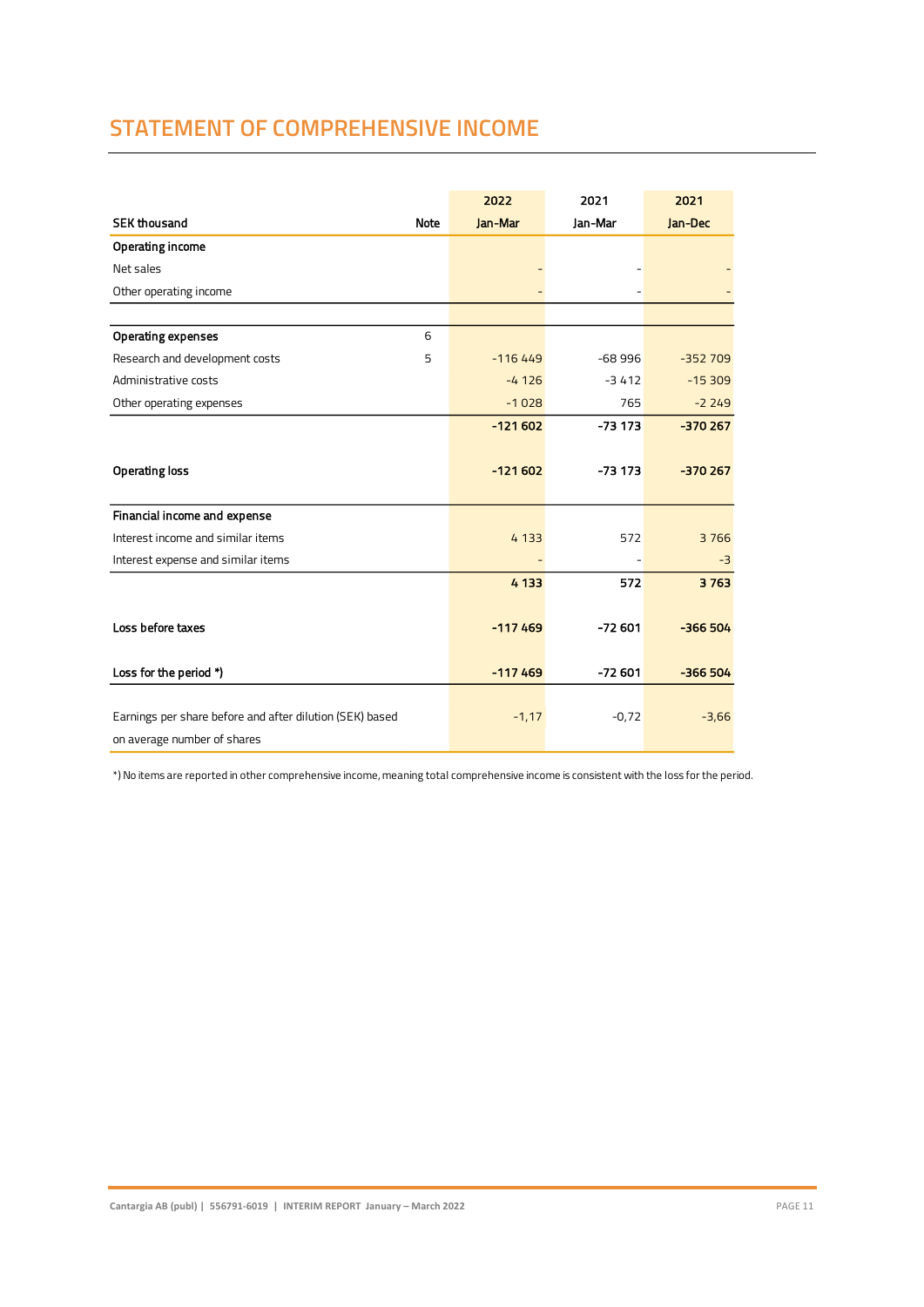### **STATEMENT OF FINANCIAL POSITION**

| <b>SEK thousand</b><br>Note                                                                 | 31-03-2022      | 2021-03-31   | 31-12-2021         |
|---------------------------------------------------------------------------------------------|-----------------|--------------|--------------------|
| <b>ASSETS</b>                                                                               |                 |              |                    |
| <b>Fixed assets</b>                                                                         |                 |              |                    |
| Intangible assets                                                                           |                 |              |                    |
| Patent                                                                                      | 6 2 3 4         | 7 1 3 5      | 6459               |
|                                                                                             | 6 2 3 4         | 7135         | 6459               |
| Tangible assets                                                                             |                 |              |                    |
| Machinery and equipment                                                                     | 2465            | 4700         | 3097               |
|                                                                                             | 2465            | 4700         | 3097               |
|                                                                                             |                 |              |                    |
| <b>Total fixed assets</b>                                                                   | 8699            | 11835        | 9556               |
| <b>Current assets</b>                                                                       |                 |              |                    |
| Other receivables                                                                           | 9924            | 5 1 7 9      | 4588               |
| Prepaid expenses and accrued income                                                         | 48 105          | 16 7 65      | 26 7 13            |
|                                                                                             | 58029           | 21944        | 31 301             |
| Short-term investments                                                                      |                 |              |                    |
| Other short-term investments                                                                | 237078          | 666019       | 312064             |
|                                                                                             | 237078          | 666019       | 312064             |
| <b>Cash and bank balances</b>                                                               |                 |              |                    |
| Cash and bank balances                                                                      | 205 683         | 176416       | 247 322            |
|                                                                                             | 205 683         | 176416       | 247 322            |
| <b>Total current assets</b>                                                                 | 500 790         | 864 379      | 590 688            |
|                                                                                             |                 |              |                    |
| TOTAL ASSETS                                                                                | 509 489         | 876 214      | 600 244            |
| <b>EQUITY AND LIABILITIES</b>                                                               |                 |              |                    |
| Equity                                                                                      |                 |              |                    |
| Restricted equity                                                                           |                 |              |                    |
| Share capital                                                                               | 8015            | 8015         | 8015               |
|                                                                                             | 8015            | 8015         | 8015               |
| Non-restricted equity                                                                       |                 |              |                    |
| Share premium account                                                                       | 1404 595        | 1404 595     | 1404 595           |
| Retained earnings                                                                           | $-877992$       | $-518602$    | $-513362$          |
| Loss for the period                                                                         | $-117469$       | $-72601$     | $-366504$          |
|                                                                                             | 409 134         | 813 392      | 524 729            |
| <b>Total equity</b>                                                                         | 417 149         | 821 407      | 532 745            |
|                                                                                             |                 |              |                    |
| Long-term liabilities<br>Provision for social security contributions, incentive progra<br>8 | 858             | 1417         | 892                |
|                                                                                             | 858             | 1417         | 892                |
|                                                                                             |                 |              |                    |
| Short-term liabilities                                                                      |                 |              |                    |
| Trade payables                                                                              | 27 298          | 32 5 20      | 34 5 12            |
| Tax liabilities                                                                             | 343             | 358          | 570                |
| Other liabilities<br>Accrued expenses and deferred income                                   | 1416<br>62 4 25 | 987<br>19524 | 1 1 0 5<br>30 4 20 |
|                                                                                             | 91 482          | 53 390       | 66 607             |
|                                                                                             |                 |              |                    |
| TOTAL EQUITY AND LIABILITIES                                                                | 509 489         | 876 214      | 600 244            |

**Cantargia AB (publ) | 556791-6019 | INTERIM REPORT January – March 2022** PAGE 12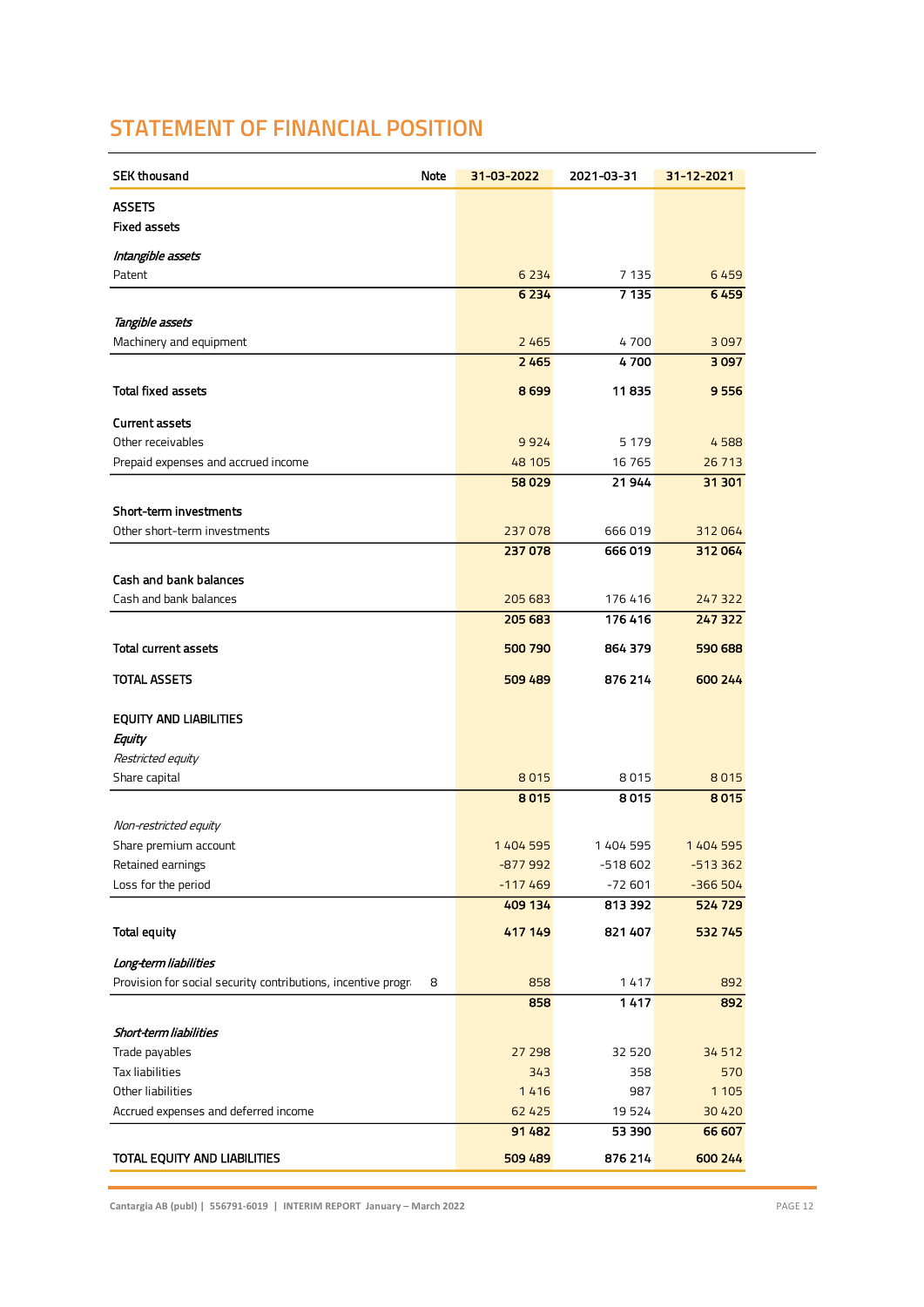### **STATEMENT OF CHANGES IN EQUITY**

| (kSEK)                             | <b>Restricted equity</b> | Non-restricted equity |                                            | <b>Total</b>        |
|------------------------------------|--------------------------|-----------------------|--------------------------------------------|---------------------|
|                                    |                          | Share premium         | Retained<br>earnings incl.<br>Loss for the |                     |
| 1 January 2022 - 31 March 2022     | Note Share capital       | account               | period                                     | <b>Total equity</b> |
| Opening balance 1 January 2022     | 8015                     | 1 404 595             | -879 866                                   | 532 745             |
| Loss for the period                |                          |                       | $-117469$                                  | $-117469$           |
| Transactions with shareholders     |                          |                       |                                            |                     |
| Employee stock option program<br>8 |                          |                       | 1873                                       | 1873                |
|                                    |                          |                       | 1873                                       | 1873                |
| Closing balance 31 March 2022      | 8015                     | 1404 595              | $-995462$                                  | 417 149             |
| 1 January 2021 - 31 March 2021     |                          |                       |                                            |                     |
| Opening balance 1 January 2021     | 8015                     | 1404 595              | -520 676                                   | 891934              |
| Loss for the period                |                          |                       | $-72601$                                   | $-72601$            |
| Transactions with shareholders     |                          |                       |                                            |                     |
| Employee stock option program<br>8 |                          |                       | 2073                                       | 2073                |
|                                    |                          |                       | 2073                                       | 2073                |
| Closing balance 31 March 2021      | 8015                     | 1404 596              | -591 205                                   | 821 407             |
| 1 January 2021 - 31 December 2021  |                          |                       |                                            |                     |
| Opening balance 1 January 2021     | 8015                     | 1404595               | -520 676                                   | 891935              |
| Loss for the period                |                          |                       | -366 504                                   | $-366504$           |
| Transactions with shareholders     |                          |                       |                                            |                     |
| 8<br>Employee stock option program |                          |                       | 7 3 1 4                                    | 7 3 1 4             |
|                                    |                          |                       | 7314                                       | 7314                |
| Closing balance 31 December 2021   | 8015                     | 1404 595              | -879 866                                   | 532745              |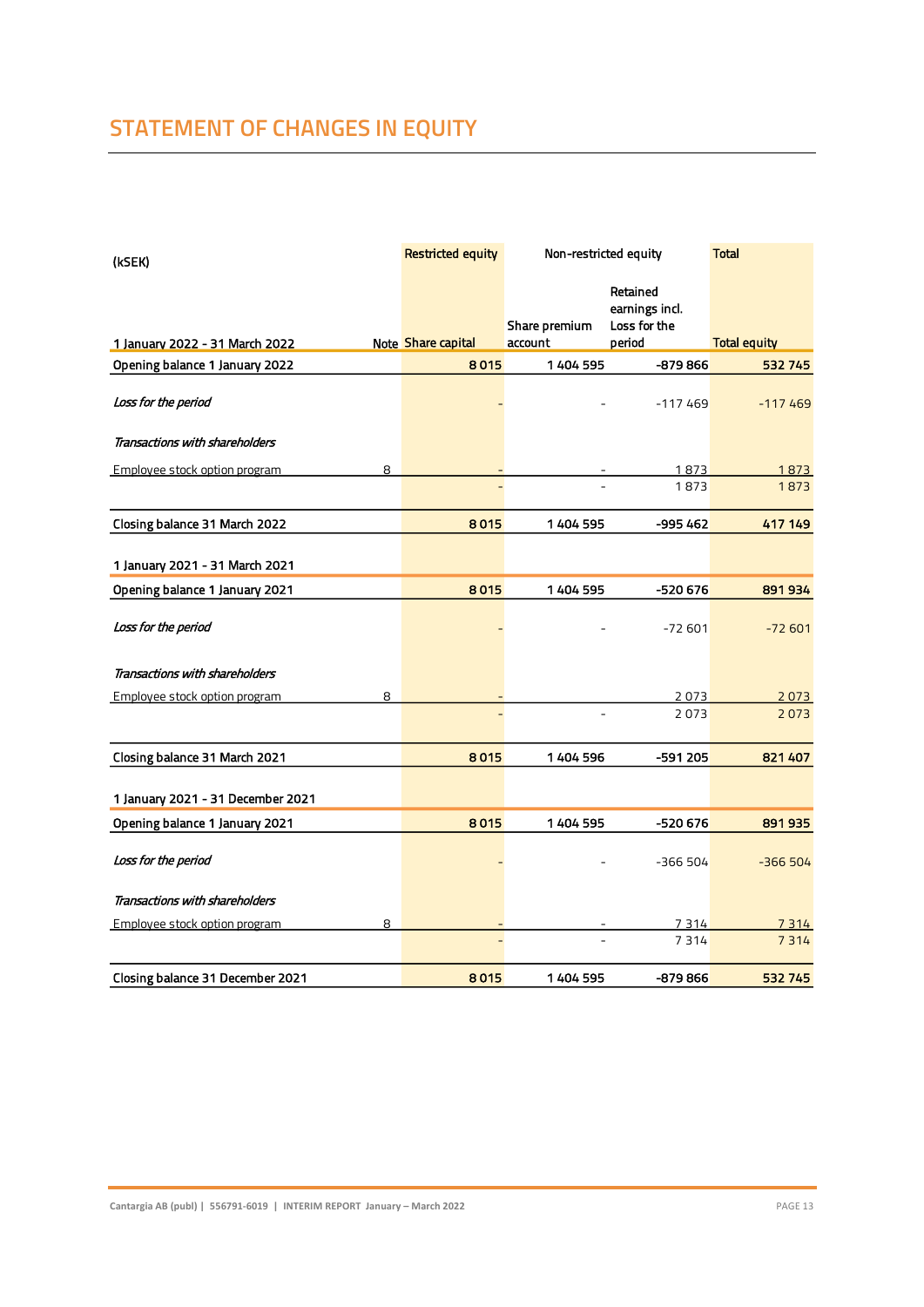### **STATEMENT OF CASH FLOW**

|                                                  |             | 2022      | 2021      | 2021      |
|--------------------------------------------------|-------------|-----------|-----------|-----------|
| <b>SEK thousand</b>                              | <b>Note</b> | Jan-Mar   | Jan-Mar   | Jan-Dec   |
| <b>Operating activities</b>                      |             |           |           |           |
| Operating loss                                   |             | $-121602$ | $-73173$  | $-370267$ |
| Adjustments for non-cash items                   | 7           | 2 7 1 3   | 1 2 3 7   | 8541      |
| Interest received etc.                           |             | 48        | 290       | 927       |
| Interest paid etc.                               |             |           |           | -3        |
| Cash flow from operating activities              |             |           |           |           |
| before changes in working capital                |             | -118842   | -71 646   | $-360802$ |
|                                                  |             |           |           |           |
| Changes in working capital                       |             |           |           |           |
| Change in receivables                            |             | $-26728$  | $-12425$  | $-21782$  |
| Change in trade payables                         |             | $-7214$   | 21843     | 23834     |
| Changes in other current liabilities             |             | 32 089    | 1078      | 12 304    |
|                                                  |             | $-1853$   | 10 4 96   | 14 3 5 7  |
|                                                  |             |           |           |           |
| Cash flow from operating activities              |             | $-120694$ | -61 150   | $-346445$ |
| Investing activities                             |             |           |           |           |
| Acquisition of intangible assets                 |             |           |           |           |
| Acquisition of tangible assets                   |             | $-17$     | $-71$     | $-383$    |
| Increase in other short-term investments         |             | $-13$     | $-531000$ | $-177046$ |
| Decrease in other short-term investments         |             | 75 000    | 75 000    | 75 000    |
| Cash flow from investing activities              |             | 74970     | $-456071$ | $-102429$ |
|                                                  |             |           |           |           |
| Cash flow from financing activities              |             |           |           |           |
|                                                  |             |           |           |           |
| Change in cash and cash equivalents              |             | $-45723$  | -517 221  | $-448873$ |
|                                                  |             |           |           |           |
| Cash and cash equivalents at beginning of period |             | 247 322   | 693 354   | 693 354   |
| Exchange rate difference in cash equivalents     |             | 4085      | 282       | 2839      |
| Cash and cash equivalents at end of period *)    |             | 205 683   | 176 416   | 247 322   |

\*) The company's cash and cash equivalents consist of cash and disposable balances with banks and other credit institutions.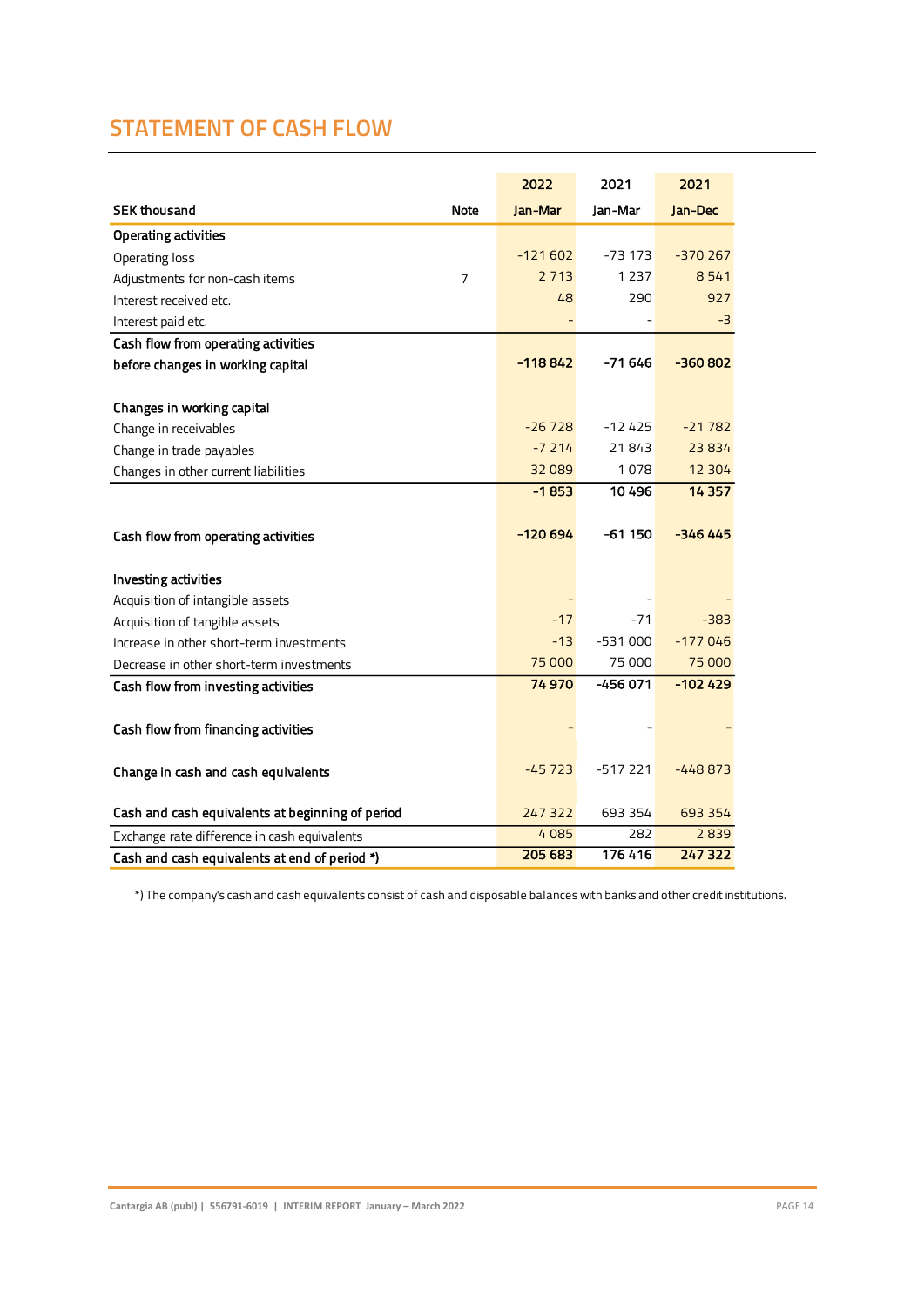### **KEY FIGURES**

|                                                          | 2022        | 2021        | 2021        |
|----------------------------------------------------------|-------------|-------------|-------------|
| <b>SEK thousand</b>                                      | Jan-Mar     | Jan-Mar     | Jan-Dec     |
| Net sales                                                |             |             |             |
| Operating loss                                           | $-121602$   | $-73173$    | $-370267$   |
| Loss for the period                                      | $-117469$   | $-72601$    | $-366504$   |
| Average number of shares                                 | 100 192 737 | 100 192 737 | 100 192 737 |
| Earnings per share before and after dilution (SEK) based | $-1,17$     | $-0,72$     | $-3,66$     |
| on average number of shares                              |             |             |             |
| Change in cash and cash equivalents                      | $-45723$    | $-517221$   | $-448873$   |
| Cash and cash equivalents                                | 205 683     | 176416      | 247 322     |
| Short-term investments                                   | 237078      | 666019      | 312064      |
| Total available funds                                    | 442 761     | 842 434     | 559 387     |
| Equity end of period                                     | 417 149     | 821407      | 532 745     |
| Equity/assets ratio, %                                   | 82%         | 94%         | 89%         |
| Average number of employees                              | 28          | 19          | 22          |
| Number of employees at end of period                     | 28          | 19          | 26          |
| R&D costs as a percentage of operating expenses          | 96%         | 94%         | 95%         |

### **Key performance indicators, definitions**

| Operating profit/loss, SEK thousand                | Net sales less total operating expenses.                                          |
|----------------------------------------------------|-----------------------------------------------------------------------------------|
| Earnings per share, SEK                            | Profit/loss for the period divided by average number of shares<br>for the period. |
| Total available funds, SEK thousand                | Cash and cash equivalents plus Short term investments.                            |
| Equity/assets ratio, %                             | Equity divided by total capital.                                                  |
| R&D costs as a percentage of operating expenses, % | Research and development costs divided by operating<br>expenses.                  |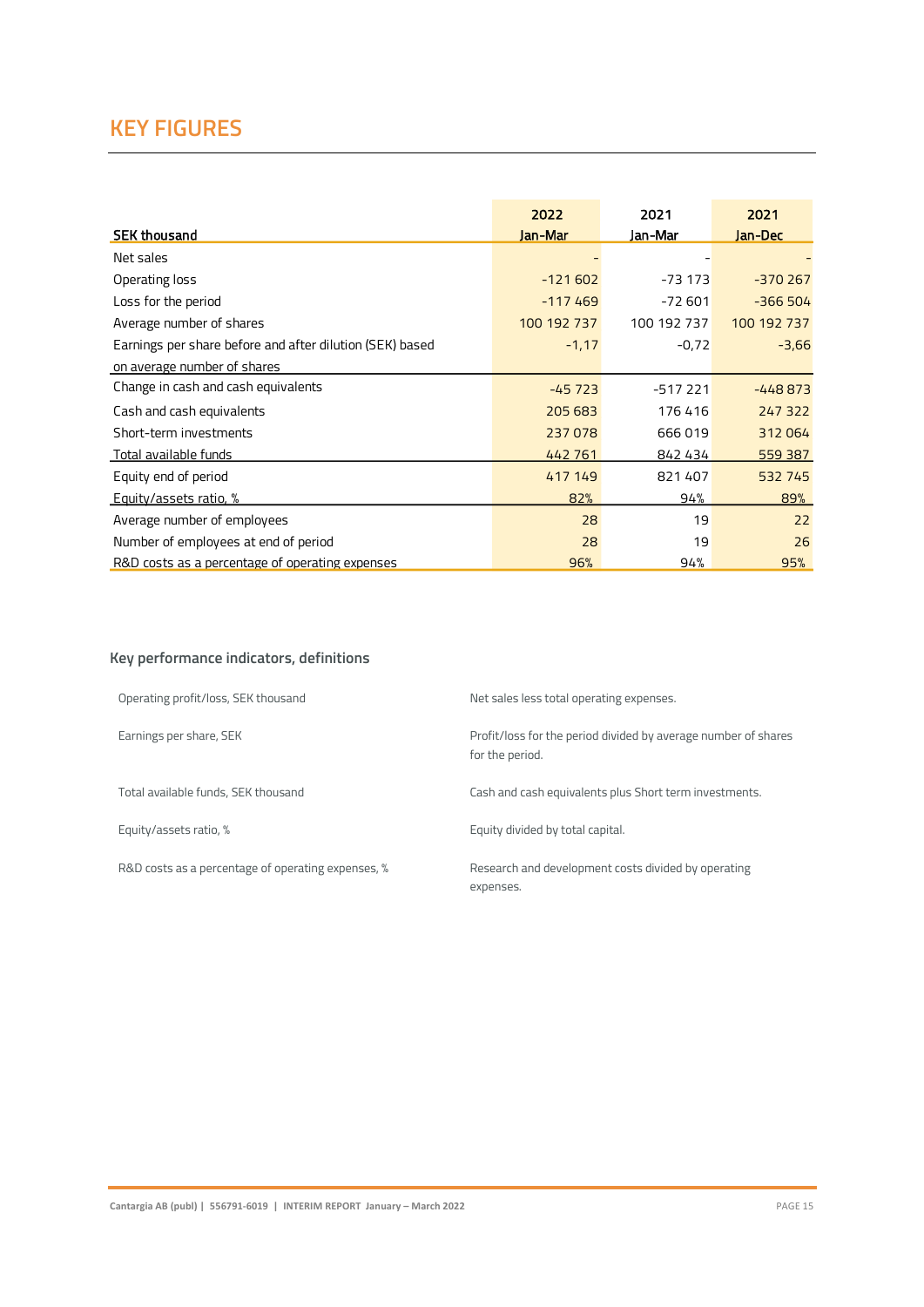### **Note 1 General information**

This interim report refers to Cantargia AB (publ) ("Cantargia"), corporate ID number 556791-6019. Cantargia has no subsidiaries.

Cantargia is a Swedish public limited company with registered office in Lund, Sweden. The company's address is Ideon Gateway, Scheelevägen 27, SE-223 63 Lund.

The interim report for the first quarter was approved for publication on 23 May 2022 in accordance with a resolution of the Board of Directors on 22 May2022.

### **Note 2 Accounting policies**

This interim report has been prepared in accordance with the Swedish Annual Accounts Act, Recommendation RFR 2 Financial Reporting for Legal Entities of the Swedish Financial Reporting Board and IAS 34 Interim Financial Reporting. The accounting policies applied in preparing this interim report are consistent with those used in preparing the annual report for 2021.

The interim report has been prepared using the cost method. No IFRS or IFRIC interpretations that have not yet become effective are expected to have a material impact on the company. Cantargia applies the alternative performance measures issued by the European Securities and Markets Authority (ESMA).

### **Note 3 Information on risks and uncertainties**

#### Operational risks

Research and drug development up to approved registration is subject to considerable risk and is a capital-intensive process. The majority of all initiated projects will never reach market registration due to the technological risk such as the risk for insufficiency efficacy, intolerable side effects or manufacturing problems. If competing pharmaceuticals capture market share or reach the market faster, or if competing research projects achieve better product profile, the future value of the product portfolio may be lower than expected. The operations may also be impacted negatively by regulatory decisions, such as approvals and price changes. External factors such as COVID-19 may also impact the company negatively by hampering the company's possibilities to conduct clinical trials, get necessary regulatory approvals or conduct sales related activities. A more detailed description of the company's risk exposure and risk management can be found in the section "Risks and risk management" in the Directors' report on page 39 in the Annual Report for 2021.

### Financial risk management

Cantargia's financial policy governing the management of financial risks has been designed by the board of directors and represents the framework of guidelines and rules in the form of risk mandated and limits for financial activities. The company is primarily affected by foreign exchange risk since the main part of the development costs are paid in EUR and USD. In accordance with Cantargia's financial policy, the company exchanges cash into USD and EUR based on entered agreements in order to manage the currency exposure. For more information about the company's financial risk management see note 3 on page 55 in the Annual Report for 2021.

#### **Note 4 Critical judgements and estimates**

The preparation of financial statements and application of accounting policies are often based on judgements, estimates and assumptions made by management which are deemed reasonable at the time when they are made. The estimates and assumptions applied are based on historical experience and other factors which are deemed reasonable under current circumstances. The results of these are then used to determine carrying amounts of assets and liabilities that are not readily apparent from other sources. Actual outcomes may differ from these estimates and assessments.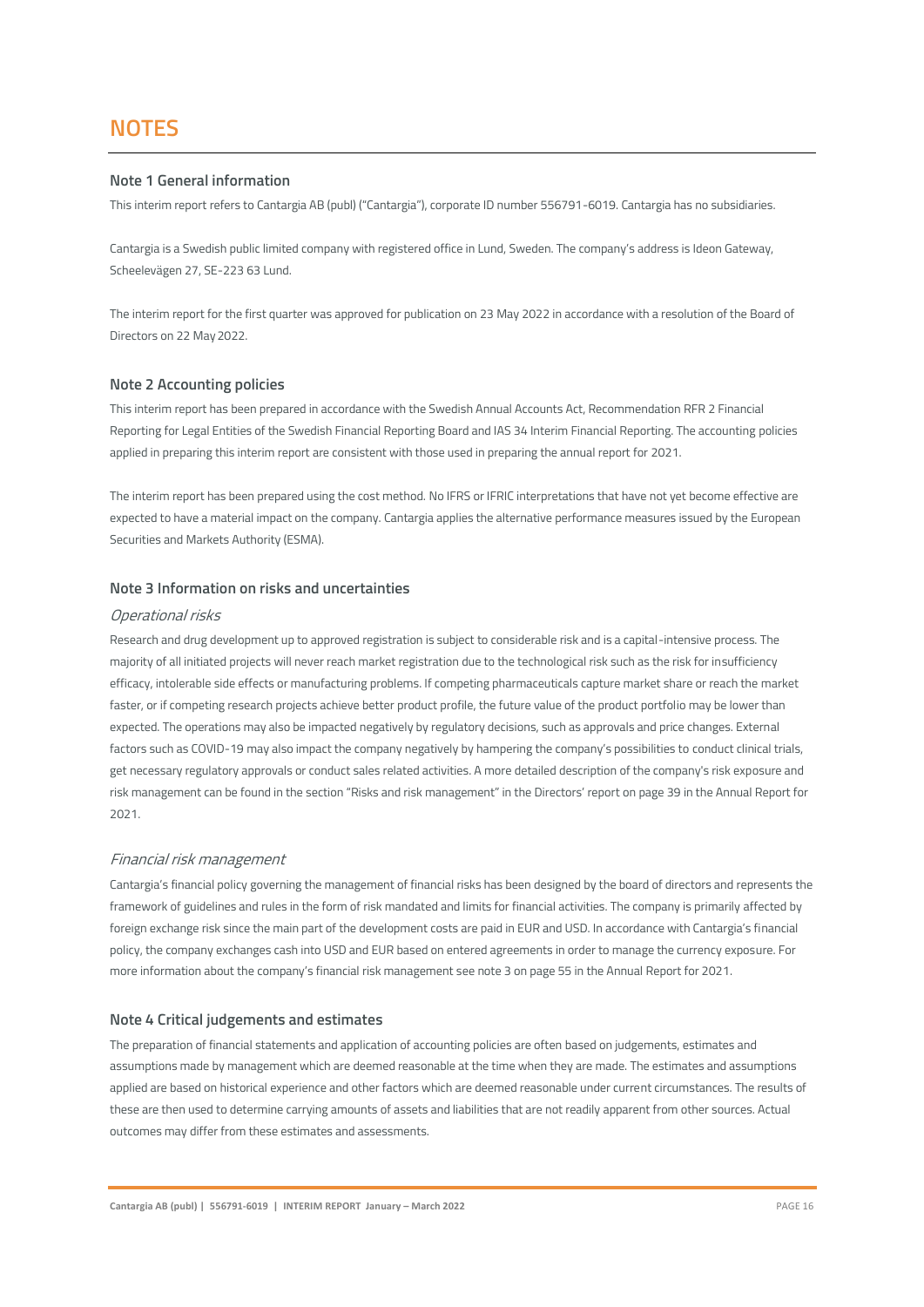Estimates and assumptions are reviewed regularly. Any changes are recognised in the period in which the change is made if the change affects only that period, or in the period in which the change is made and future periods if the change affects both the current and future periods.

The critical judgements and estimates that are of the greatest importance for Cantargia are described in Note 4 on page 57 in the Annual Report for 2021.

### **Note 5 Related party transactions**

Cantargia has a research agreement with Lund University since 2021, where Gunilla Westergren-Thorsson, Professor of Lung Biology, is engaged in research. Under the agreement, Gunilla Westergren-Thorsson, who is a related party of an insider at Cantargia, will conduct a project aimed at expanding knowledge about IL1RAP as part of her employment at Lund University. Under the agreement, Cantargia has the right to use and, if applicable, take over all research results from the projects free of charge. During the period January to March 2022, the company incurred a cost of SEK 650 thousand (-) under the agreement.

The Board considers that the above agreement has been concluded on commercial terms.

### **Note 6 Costs by nature of expense**

On a "by nature" basis, the sum of expenses by function is distributed as follows.

|                          | 2022      | 2021     | 2021      |
|--------------------------|-----------|----------|-----------|
| <b>SEK thousand</b>      | Jan-Mar   | Jan-Mar  | Jan-Dec   |
| Project costs            | $-101660$ | $-60352$ | $-304229$ |
| Other external expenses  | $-6311$   | $-4357$  | $-22378$  |
| Personnel expenses       | $-11729$  | $-6841$  | $-37966$  |
| Other operating expenses | $-1028$   | $-765$   | $-2249$   |
| Depreciation             | $-874$    | $-858$   | $-3446$   |
|                          | -121 602  | -73 173  | -370 267  |

### Note 7 Adjustments for non-cash items

|                               | 2022    | 2021    | 2021    |
|-------------------------------|---------|---------|---------|
| <b>SEK thousand</b>           | Jan-Mar | Jan-Mar | Jan-Dec |
| Depreciation                  | $-874$  | -858    | $-3446$ |
| Employee stock option program | $-1839$ | $-380$  | $-5095$ |
|                               | $-2713$ | $-1237$ | $-8541$ |

### **Note 8 Share-based incentive programs**

#### Employee stock option program

The purpose of share-based incentive programs is to promote the company's long-term goals and to create opportunities for the company to retain competent personnel.

Cantargia currently has two active programs that covers the company's management, other employees, and consultants. These programs are the employee stock option program 2021/2024 approved at the Annual General Meeting 2021 and the employee stock option program 2020/2023 approved at the Annual General Meeting 2020.

For further information about these programs, see Note 19 in the Annual Report for 2021.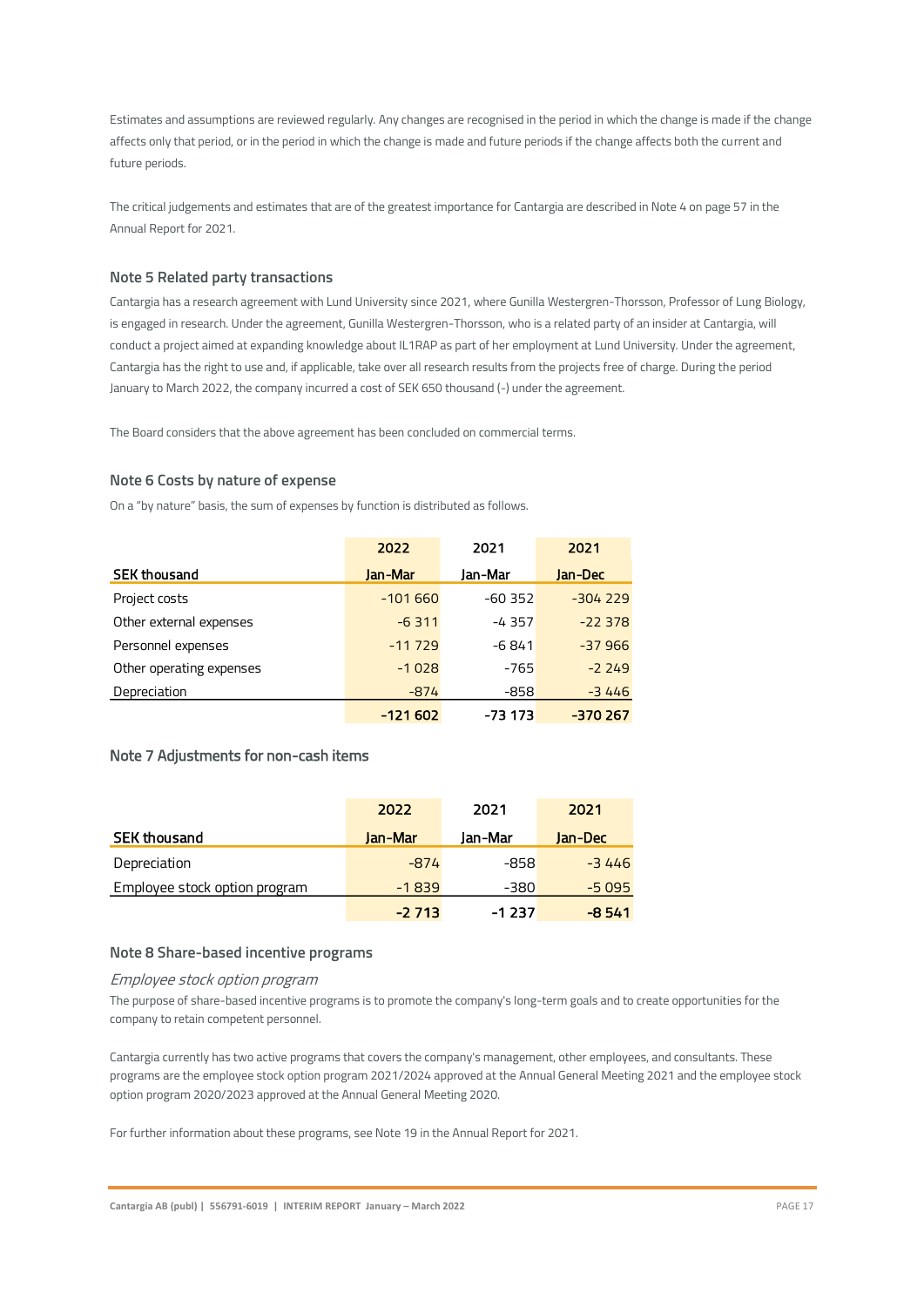Below is a summary of the total number of shares that granted options may entitle to as of March 31, 2022. One warrant represents one potential ordinary share.

Full exercise of granted options as of March 31, 2022, corresponding to a total of 3,280,333 shares, would result in a dilution of shareholders by 3.2 per cent. If decided, but not allotted options, a further total of 1,556,000 are fully exercised, it would result in a total dilution of shareholders of 4.6 per cent.

### Changes in existing incentive programs during 2022 (number of warrants)

| <b>Granted instruments</b>                                         |         |
|--------------------------------------------------------------------|---------|
| Employee stock option program 2021/2024                            | 110 000 |
| Employee stock option program 2020/2023                            |         |
| <b>Exercised instruments</b>                                       |         |
| Lapsed instruments                                                 |         |
| Employee stock option program 2021/2024                            |         |
| Employee stock option program 2020/2023                            |         |
| Total change                                                       | 110 000 |
| Number of shares granted instruments may entitle to March 31, 2022 |         |
| Employee stock option program 2021/2024                            | 1420000 |
| Employee stock option program 2020/2023                            | 1860333 |

| Number of shares granted instruments may entitle to | 3 280 333 |
|-----------------------------------------------------|-----------|
|-----------------------------------------------------|-----------|